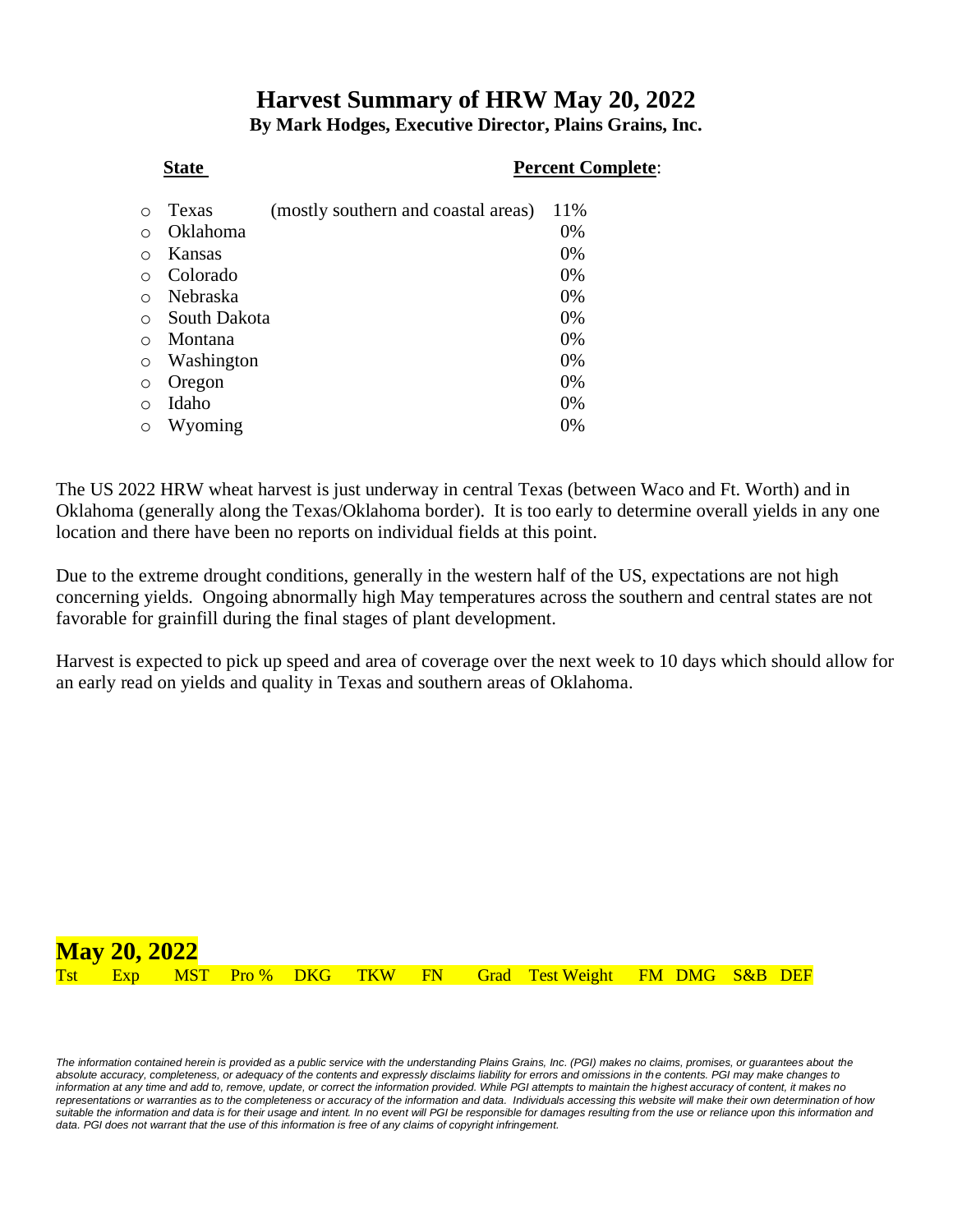# *States Update:*

## **May 19, 2022**

- 1. **Texas –** Slight increase harvest activity. NASS 7% harvested vs. 8% 5 year avg. 86% headed, NASS 0% E, 5% G, 14% F, 16% P, 65% VP. Declining as harvest progresses. Coastal bend/S. TX decent – higher pro, good TW s (58-60.3 lb/bu), low yields. Est. 41.6 million bushels – 30% est. abandonment
- 2. **Oklahoma**  Harvest started in SW OK, test cutting. 59.9 TW, minimal cutting this week. 100+ temps. USDA 60 mln bu (1/2 of 2021, ½ of 5 year avg.) TW concerns but no protein concerns at this time.
- 3. **Colorado** NASS 74% jointed, 6% headed, 45% P-VP, 36% F, 19% G-E. Hot, windy, dry. Est. yields at 10-35 bu, may see higher. Kiowa/Cheyenne Counties consistent stands. NASS est. 49.6 million bushels but expect closer to 40.1 million bu. Est. abandonment at 30%. Below freezing temps. Little disease - wheat stem sawfly concerns.
- 4. **Wyoming** Low 20 temps, snow forecast. 40% jointed. Steady improvement in NASS ratings.
- 5. **Nebraska** Spotty precip. across state. Some severe hail, cold temps on way (currently in the 90s). Crop progressed fast. USDA about 36.9 mln bu.
- 6. **South Dakota** –NASS dropped G/E rating; HRW crop is still very early. HRS seeding will be done soon. Remaining acres very wet expect to go into row crop.
- 7. **Minnesota** Very wet, 5% planted, 99% 2021, 5 year 70%. Running out of time. Cooler temps, need no rain and heat.
- 8. **North Dakota** Similar to MN. Cold/wet, starting planting. NASS 17% planted. West areas more progress than East. Cold temps forecast. Will plant past insurance dates. Crop emerging in some areas. Durum 10% planted.
- 9. **Idaho** Slightly warmer temps. Variability in winter, some poor spring stands, but strong stands. SW state 1/10<sup>th</sup> inch moisture. Central/Eastern trace amounts. Still raining in N. Idaho/delaying plantings. Winter 48% G. Spring planting 85% vs. 88% avg. Cooler temps forecast.
- 10. **Oregon** Cool but warming up. Winter 56% G-E, 36% F, 8% P-VP. Significantly better than 2021. Continued stripe rust reports.
- 11. **Washington** Cooler temps. Light precip. Topsoil moisture has increased slightly from the previous week. Winter slight improvement from last week - 5% E, 56% G, 34% F, 4% P, and 1% VP. Spring at 1% E, 67% G, 29% F, 3% P. Spring planting 85% vs. 88% 5 year avg, 58% emerged. Winter 3% headed vs. 6% 5 year avg.
- 12. **Soft Red Winer** Harvest begun is underway in Alabama (4%), 70% crop G-E.